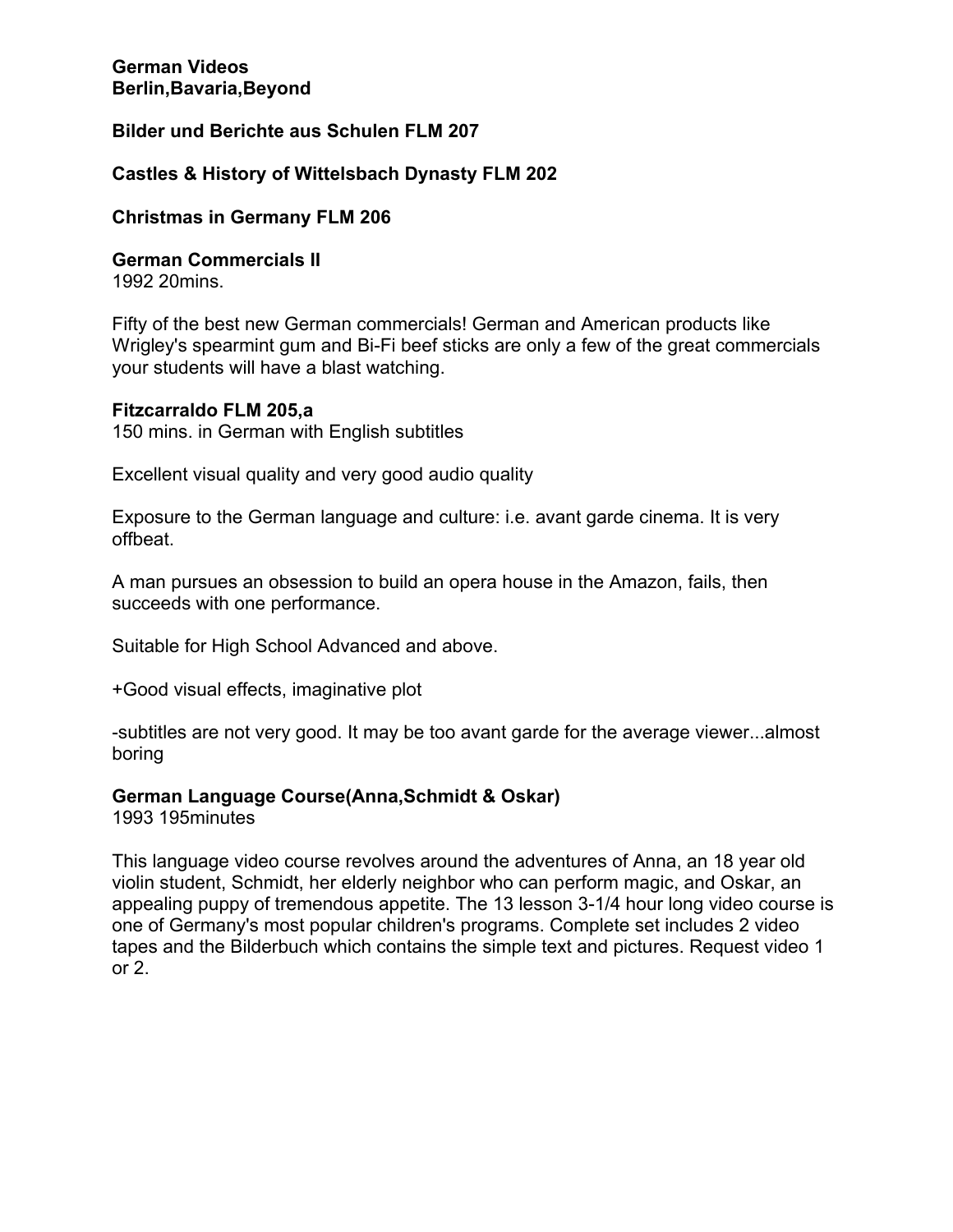# **A Love in Germany FLM 204**

106 mins. in German (some dialect) with English subtitles

Fair visual and audio quality

German woman has an affair with a Polish prisoner of war. Doom and disaster.

Suitable for mature advanced audiences

+Good acting

-Melodramatic

\*Nudity, Intimate Scenes, Challenges traditional values

**Munich FLM 201** 

#### **Oktoberfest FLM 203**

55 mins. in English 1986

Good visual and audio quality

Shows a classic German beer festival, costumes, oompha music, food and drinking.

A tour of Munich's Hofbrauhaus in Bavaria.

+Some visual introduction to German life.

-Too long for one topic. Much too much emphasis on drinking beer. Poorly spoken and written comments.

### **A Portrait of Germany FLM 200**

60 mins. in English

Excellent visual quality, Good audio quality

The cultural introduction to the history and geography of Germany. This is achieved in a travelogue style.

The film traces the history from the Roman to the present day. It is not in depth, Roman baths, Charlemagne to 'Romantic' trips down the Rhine Valley.

Suitable for FLES, Middle, High School Beginner

+Good visual quality, some basic facts

-Too brief, comments are often trite and not humorous. Also, the information is rushed, too packed. There is no German spoken.